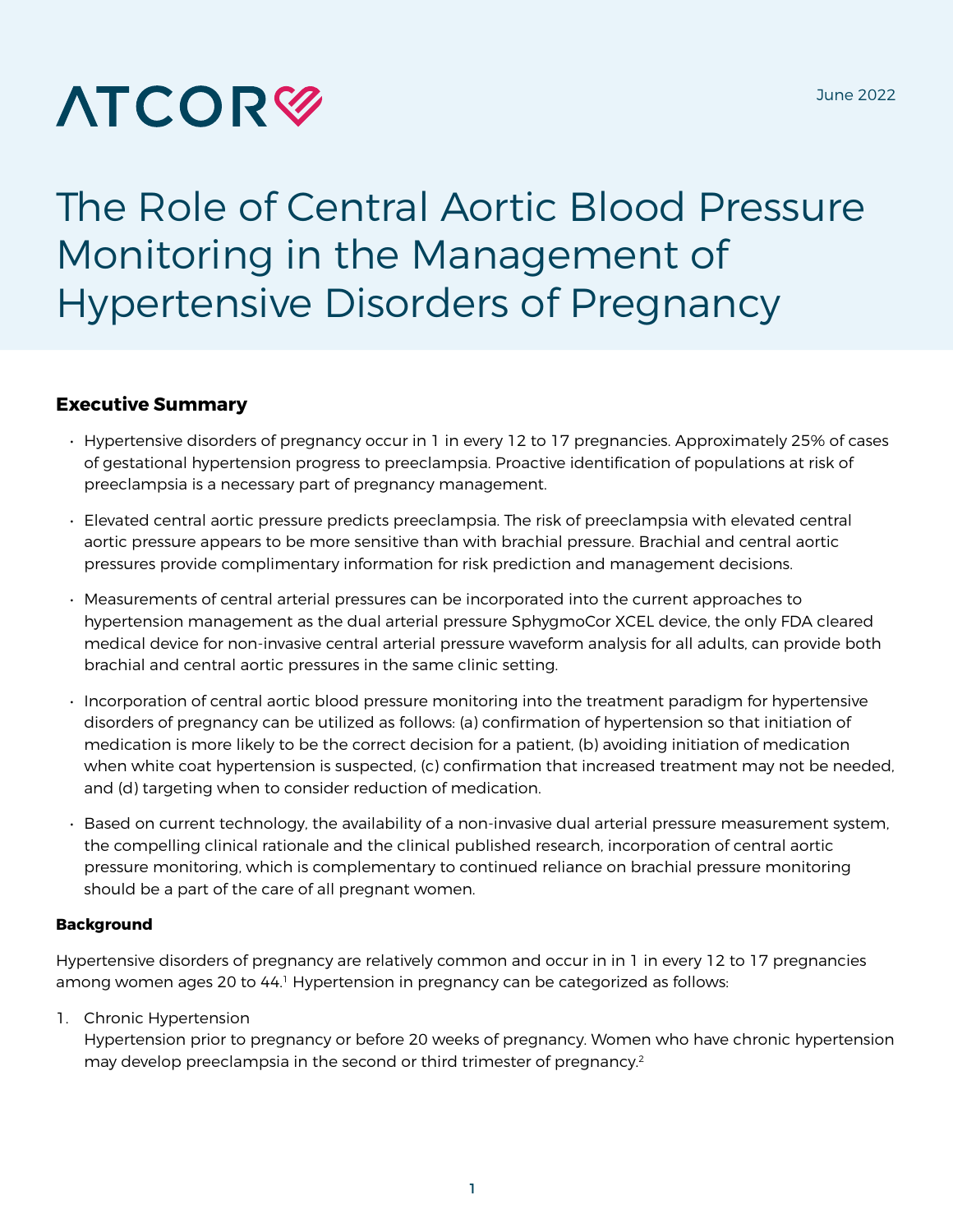2. Gestational Hypertension

Hypertension during pregnancy without proteinuria, other renal disorders, biochemical or hematologic disorders or cardiac dysfunction. It is typically diagnosed after 20 weeks of pregnancy or close to delivery. Gestational hypertension usually resolves after birth of the child. However, some women with gestational hypertension have a higher risk of developing chronic hypertension in the future. Approximately 25% of cases progress to preeclampsia.2,3

3. Preeclampsia/Eclampsia

The condition whereby a woman who previously had normal blood pressure develops hypertension and protein in the urine and/or other organ disorders after 20 weeks of pregnancy. Associated findings may include acute kidney injury, liver dysfunction, neurological features, hemolysis or thrombocytopenia and fetal growth restriction. Preeclampsia occurs in approximately 1 in 25 pregnancies in the United States.<sup>2,3</sup> Women with preeclampsia may develop eclampsia, which is defined by the new onset of seizures and/or coma. It is estimated that preeclampsia is responsible for >500,000 fetal and neonatal deaths and >70,000 maternal deaths globally.4

*Hypertensive disorders of pregnancy are relatively common and occur in 1 out of every 12 to 17 pregnancies among women ages 20 to 44.1 Approximately 25% progress to preeclampsia.2,3*

# **Diagnosis**

Diagnosis is based on standard brachial artery blood pressure (BP) measurement, which is the standard of care during pregnancy. Office based BP is generally measured during each prenatal visit. Home BP monitoring including 24-hour ambulatory BP monitoring is a useful adjunct in diagnosis and is particularly useful to rule out white coat hypertension (WCH). Proteinuria is preferably assessed by screening with simple non-invasive testing (dipstick urinalysis). If positive, quantification is performed using a urine protein/creatinine ratio (>30 mg/mmol (0.3 mg/mg) is abnormal).

# **Management**

Management includes close follow-up and home-based BP monitoring. BP monitoring equipment ideally should have been validated in pregnant women by the manufacturer, although equipment is used without such validation. Pharmacotherapy is used to lower blood pressure to acceptable targets. BP target should be systolic of 110 to 140 mm Hg and diastolic of 85 mm Hg.<sup>5</sup> The choice of pharmacologic agents in pregnant women differs from standard hypertension management. Acceptable agents include oral methyldopa, labetalol, oxprenolol, and nifedipine.<sup>5</sup> The American College of Obstetricians and Gynecologists recommends that women with high risk factors for preeclampsia should be treated with low dose acetylsalicylic acid (ASA, aspirin) 81 mg between, ideally between 12 and 28 weeks (optimally before 16 weeks) and continued until delivery.<sup>6</sup> Low-dose aspirin prophylaxis should be considered for women with more than one of several moderate risk factors for preeclampsia. Risk factors include prior preeclampsia, chronic hypertension, pregestational diabetes, maternal BMI >30 kg/m2, antiphospholipid syndrome and receipt of assisted reproduction.<sup>5,6</sup>

Preeclampsia requires intensive monitoring and specific care. Eclampsia is a medical emergency, therefore the goal of monitoring and treatment is to avoid this potentially fatal complication.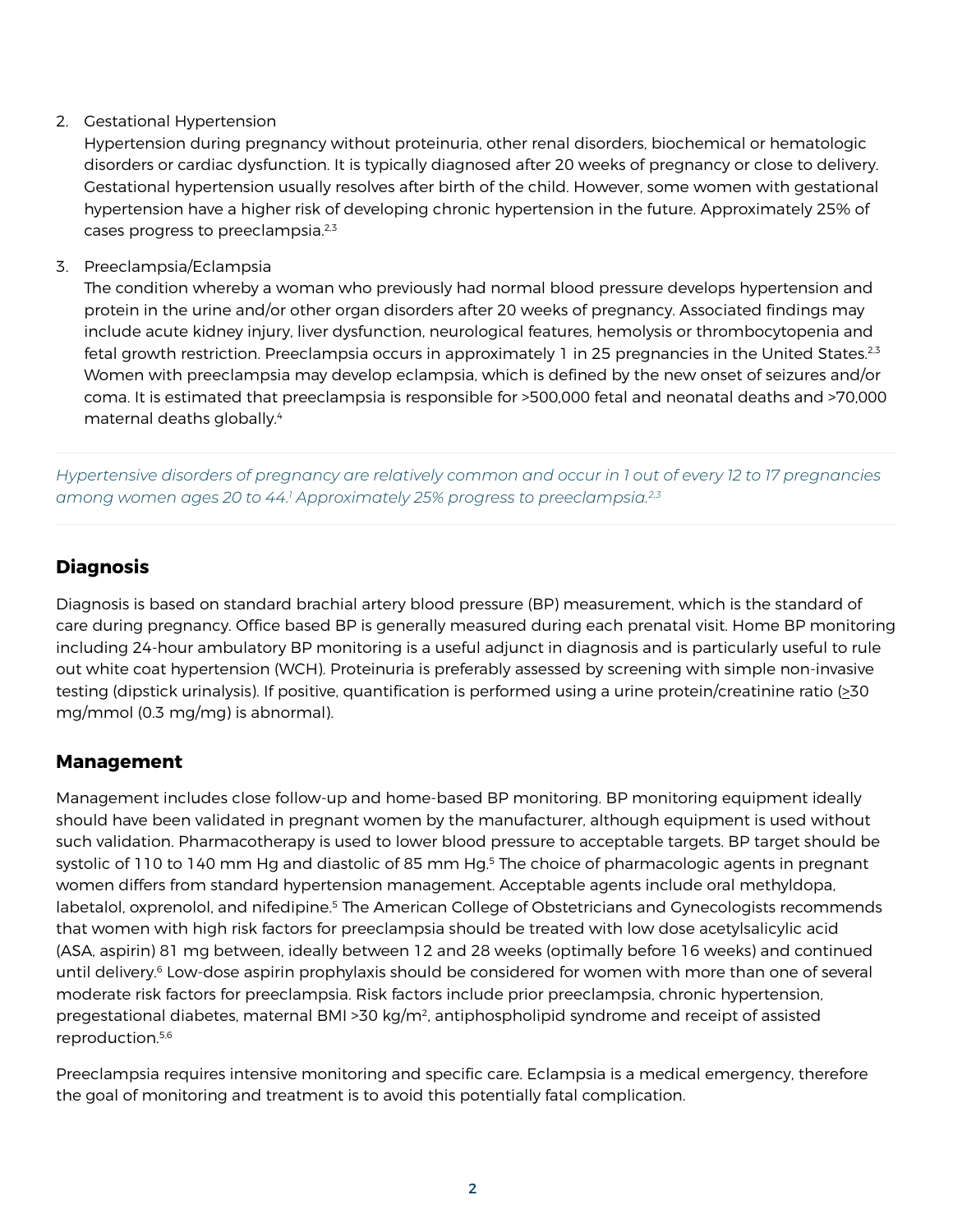#### Table 1: Clinical risk assessment for preeclampsia<sup>\*7</sup>

| <b>Risk Level</b> | <b>Risk Factors</b>                                                                                                                                                                                                                                                                                                                                                                                                                                                           | Recommendation                                                                                         |
|-------------------|-------------------------------------------------------------------------------------------------------------------------------------------------------------------------------------------------------------------------------------------------------------------------------------------------------------------------------------------------------------------------------------------------------------------------------------------------------------------------------|--------------------------------------------------------------------------------------------------------|
| High**            | History of preeclampsia, especially when<br>accompanied by an adverse outcome<br>Multifetal gestation<br>$\bullet$<br><b>Chronic Hypertension</b><br>$\bullet$<br>Type 1 or 2 diabetes<br>$\bullet$<br>Renal disease<br>$\bullet$<br>Autoimmune disease (systemic lupus<br>erythematosus or antiphospholipid syndrome)                                                                                                                                                        | Recommend low-dose<br>aspirin if the patient has<br>one or more of these high-<br>risk factors         |
| Moderate***       | Nulliparity<br>$\bullet$<br>Obesity (BMI > 30 kg/m <sup>2</sup> )<br>$\bullet$<br>Family history of preeclampsia (mother or sister)<br>$\bullet$<br>Sociodemographic characteristics (African<br>$\bullet$<br>American race, low socioeconomic status)<br>Age 35 years or older<br>$\bullet$<br>Personal history factors (e.g., low birthweight<br>$\bullet$<br>or small for gestational age, previous adverse<br>pregnancy outcome, more than 10-year pregnancy<br>interval) | Consider low-dose aspirin if<br>the patient has more than<br>one of these moderate-risk<br>factors**** |
| Low               | Previous uncomplicated full-term delivery<br>$\bullet$                                                                                                                                                                                                                                                                                                                                                                                                                        | Do not recommend low-<br>dose aspirin                                                                  |

\*Includes only risk factors that can be obtained from the patient's medical history. Clinical measures, such as uterine artery Doppler ultrasonography, are not included.

\*\*Single risk factors that are consistently associated with the greatest risk of preeclampsia. The preeclampsia incidence rate would be approximately 8% or more in a pregnant woman with one or more of these risk factors.

\*\*\*A combination of multiple moderate-risk factors may be used by clinicians to identify women at high risk of preeclampsia. These risk factors are independently associated with moderate risk of preeclampsia, some more consistently than others.

\*\*\*\*Moderate-risk factors vary in their association with increased risk of preeclampsia.

\*Adapted from Committee on Practice Bulletins. The American College of Obstetricians and Gynecologists. Gestational hypertension and preeclampsia. Obstetrics and Gynecology 2020;135:e237-260.

The prophylactic use of low-dose aspirin starting in early pregnancy can potentially reduce the rate of preeclampsia by 50%. The National Institute for Health and Clinical Excellence (NICE) has recommended that (a) all pregnant women should be screened in the first trimester for the risk of preeclampsia, and (b) pregnant women at high risk for preeclampsia should be treated with aspirin.<sup>8</sup>

## **Non-invasive Central Aortic Pressure Predicts Preeclampsia**

Early recognition of gestational hypertension and those at risk for preeclampsia represents a clinically important management objective for women who are pregnant. Identification of those at-risk permits focusing of resources where the need is greatest in the population of pregnant woman and for the developing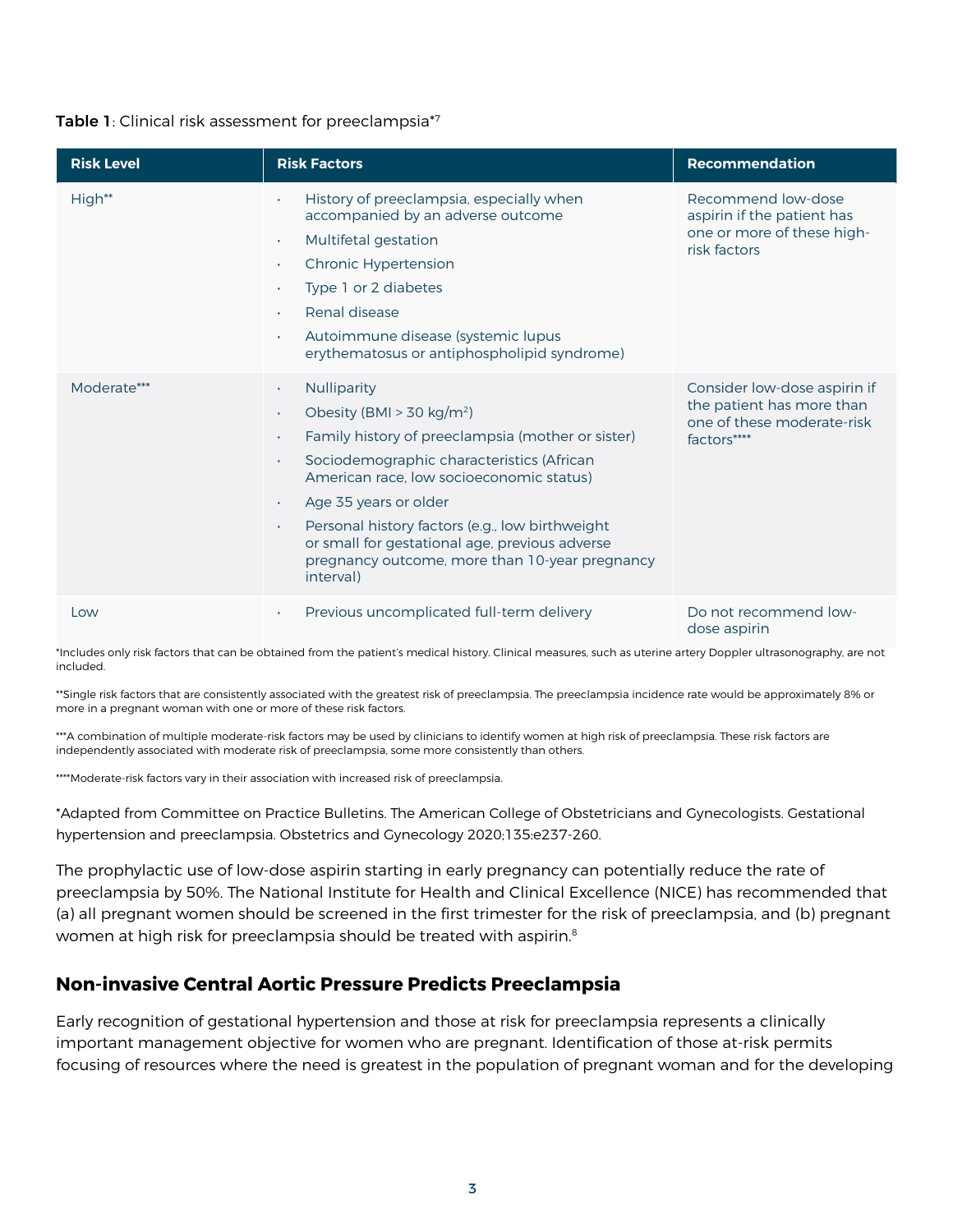fetus. Unlike the vast majority of patients with chronic hypertension, where end-organ damage develops over years to decades and acute events have been preceded by the gradual damage to the organ over time, pregnancy is a relatively short period where dramatic physiologic changes occur. The effects of preeclampsia and eclampsia can be acute and life-threatening to both the woman and the fetus. Therefore, tools that can identify those at risk and assist in management of gestational hypertension are necessary. Brachial blood pressure monitoring remains a key tool, but non-invasive central aortic pressure monitoring can provide additional data that augments current management approaches.<sup>9-11</sup> Of note, brachial and central blood pressures correlate but central pressure cannot reliably be predicted in an individual from their brachial pressure.<sup>11</sup> The following paragraphs describe data supporting the incorporation of central blood pressure monitoring into standard screening and for enhanced monitoring for those women at risk for preeclampsia.

In a prospective screening study, Khalil and colleagues (2009) investigated whether pulse wave analysis (PWA) performed during the first trimester can predict preeclampsia in 210 low-risk women.<sup>12</sup> Fourteen (6.7%) women developed pre-eclampsia. Eight of the 14 women developed pre-eclampsia before 34 weeks of gestation (early-onset pre-eclampsia). Augmentation Index (AIx) adjusted to a heart rate of 75 beats/minute (AIx-75) had a detection rate of 79% for all cases of pre-eclampsia and 88% for early-onset pre-eclampsia. The false positive rate was 11%. Mean brachial blood pressure was not predictive of preeclampsia in the population studied. A study of 32 women with gestational hypertension documented that central aortic systolic pressure and AIx appeared to be more predictive of the subsequent development of preeclampsia relative to brachial pressures.<sup>13</sup>

*Augmentation Index adjusted to a heart rate of 75 beats/minute (AIx-75) had a detection rate of 79% for all cases of pre-eclampsia and 88% for early-onset pre-eclampsia.* 

In another publication from the same group, the predictive value of the combination of first-trimester serum placental protein 13 (PP13), uterine artery Doppler pulsatility index (PI) and AIx-75 was evaluated.<sup>14</sup> They also evaluated concurrent and contingent strategies using combinations of the above tests for assessing the risk of preeclampsia in high-risk women. A nested case-control study design was used. For each case of preeclampsia (n=42), five matched controls were randomly selected. Compared with controls, women who developed preeclampsia had lower PP13, higher uterine artery mean PI and higher AIx-75 (p<0.001). The highest detection rate for preeclampsia (85.7% (95% Cl, 71.5-94.6%)) and preeclampsia requiring delivery before 34 weeks (92.9% (95% CI, 66.1-99.8%)) was achieved by concurrent testing with all three markers. The false positive rate was 10%. The best contingency screening sequences for preeclampsia were (AIx-75  $\rightarrow$ PP13  $\rightarrow$  mean PI) and (PP13  $\rightarrow$  AIx-75  $\rightarrow$  mean PI), with an 86% detection rate with false-positive rates of 9 and 10%, respectively. In summary, the combination of first trimester PP13, uterine artery mean PI and pulse wave analysis can be useful for the prediction of preeclampsia in women at increased a-priori risk and may be useful in clinical practice.

A report in 2012 evaluated the potential value of assessment of central aortic systolic BP (cSBP), pulse wave velocity (PWV) and AIx at 11-13 weeks gestation in identifying women who subsequently develop pre-eclampsia.15 Maternal history and characteristics were recorded and PWV, AIx-75 and cSBP measured. Women who developed pre-eclampsia (n=181) were compared to those in unaffected controls (n=6,766). In the pre-eclampsia group, compared to unaffected controls, there was an increase in AIx-75 (p<0.0001), PWV (p<0.0001) and cSBP (p<0.0001). cSBP had the highest predictive value for preeclampsia. It was particularly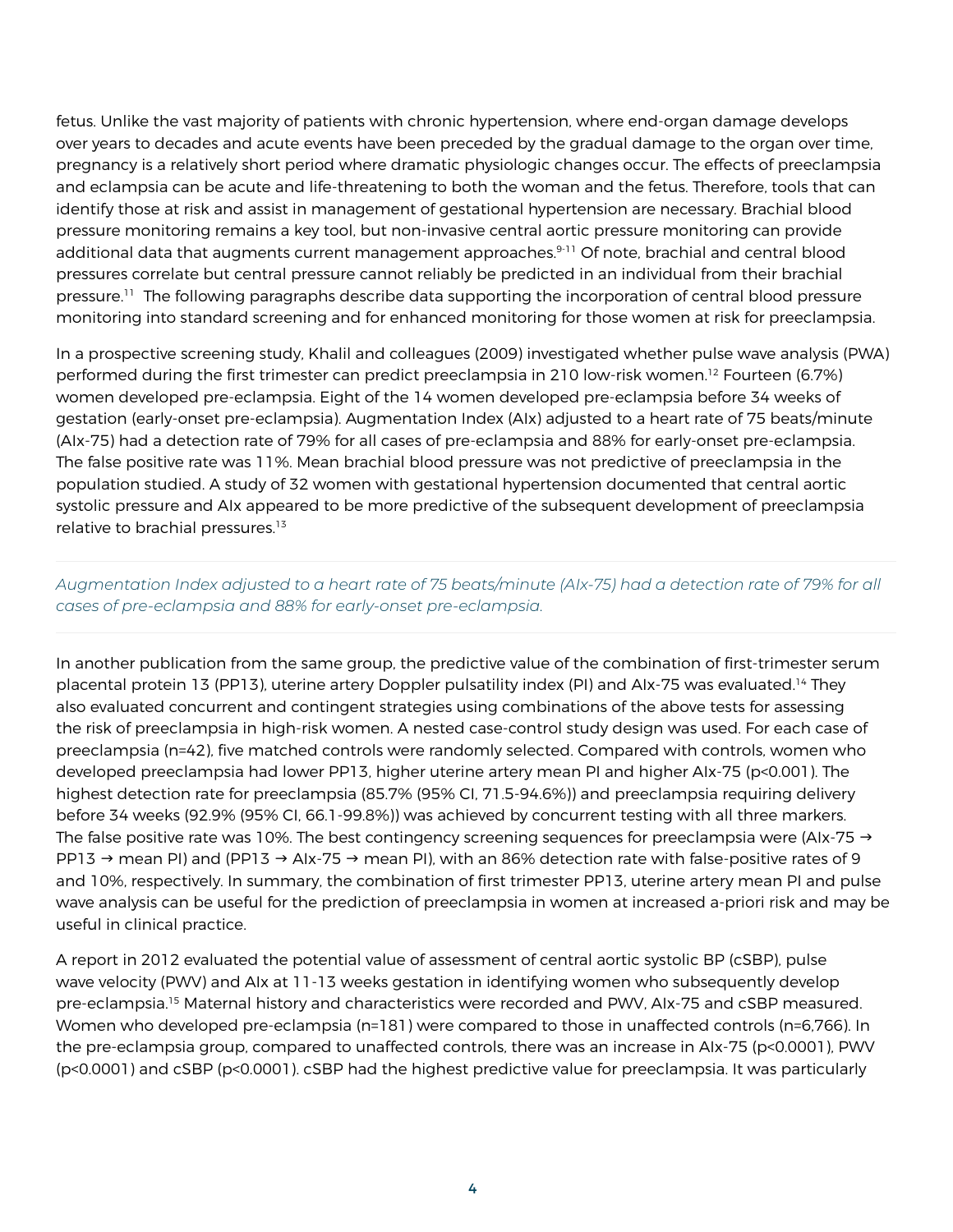notable that in the group with chronic hypertension, in those who developed PE, compared to those who did not, the cSBP (1.29 vs.1.15 multiples of the median of the control group (MoM); p=0.001) was increased but there was no significant difference in PWV (1.02 vs.1.00 MoM; p=0.921) or AIx-75 (1.37 vs. 1.21 MoM; p=0.104). The authors concluded that compared with women who remain normotensive, women who develop preeclampsia have higher cSBP and arterial stiffness (as measured by PWV and AIx-75), which is apparent from the first trimester of pregnancy.

# *Compared with women who remain normotensive, women who develop pre-eclampsia have higher cSBP, PWV and AIx-75, which is apparent from the first trimester of pregnancy.*

A report by Anvi et al sought to examine whether PWA could discriminate between normal and hypertensive pregnancies.16 One hundred pregnant women were studied: five with severe pre-eclampsia, 27 with gestational hypertension, 14 with chronic hypertension and 54 with normal pregnancy. Augmentation pressure, AIx and AIx-75 were significantly higher in women with gestational hypertension and pre-eclampsia compared with normal pregnancies and women with chronic hypertension (p < 0.05 for all). There were no significant differences between normal pregnancies and women with chronic hypertension (p > 0.05 for all comparisons). AIx and augmentation pressure were significantly different among groups even after adjusting for peripheral BP. The study provides further support to the utility of adding measurement of central aortic pressures to standard brachial blood pressure measurements.

Marozio et al examined the possible correlation between pulse wave analysis (PWA) parameters measured during the first trimester of pregnancy in normotensive, low-risk women, and the development of hypertensive disorders later in pregnancy.<sup>17</sup> The study population (n=1,648) was recruited at the time of prenatal screening for chromosomal abnormalities (11+0 to 12+6 weeks of gestation). The values of central aortic systolic pressure, central aortic diastolic pressure, central aortic mean pressure, central aortic pulse pressure, and AIx-75 measured in the first trimester of pregnancy were significantly higher in the women who later developed hypertensive disorders of pregnancy than in those who remained normotensive (p<0.0001 for all except for aortic pulse pressure (p=0.014)). The aortic systolic pressure (sensitivity 72.6%; specificity 59.6%) was found to be the best predictor for the later development of hypertension.

| <b>Variable</b>           | <b>Sensitivity (95% CI)</b> | <b>Specificity (95% CI)</b> | <b>AUC (95% CI)</b> |
|---------------------------|-----------------------------|-----------------------------|---------------------|
| aortic systolic pressure  | 72.6 (62.5, 81.3)           | 59.6 (557.2, 62.1)          | $0.70$ (0.68, 0.72) |
| aortic diastolic pressure | 55.2 (44.7, 65.4)           | 77.6 (75.5, 79.7)           | $0.68$ (0.66, 0.70) |
| aortic mean pressure      | 65.6 (55.2, 75.0)           | 67.3 (64.9, 69.7)           | $0.70$ (0.68, 0.72) |
| aortic pulse pressure     | 63.5(53.1, 73.1)            | 51.0 (48.5, 53.5)           | 0.58(0.55, 0.60)    |
| Alx-75                    | 56.3 (45.8, 66.6)           | 64.5 (62.0, 66.9)           | $0.62$ (0.60, 0.64) |
| Mean Ut-Pl                | 42.2 (34.2, 50.6)           | 65.9 (63.9, 67.9)           | 0.54(0.52, 0.56)    |

Table 2: Predictive values of PWA parameters recorded at 11 - 13 weeks gestation in relation to later development of hypertensive disorders of pregnancy\*

AUC = area under the curve, Ut-Pl = uterine artery pulsatility index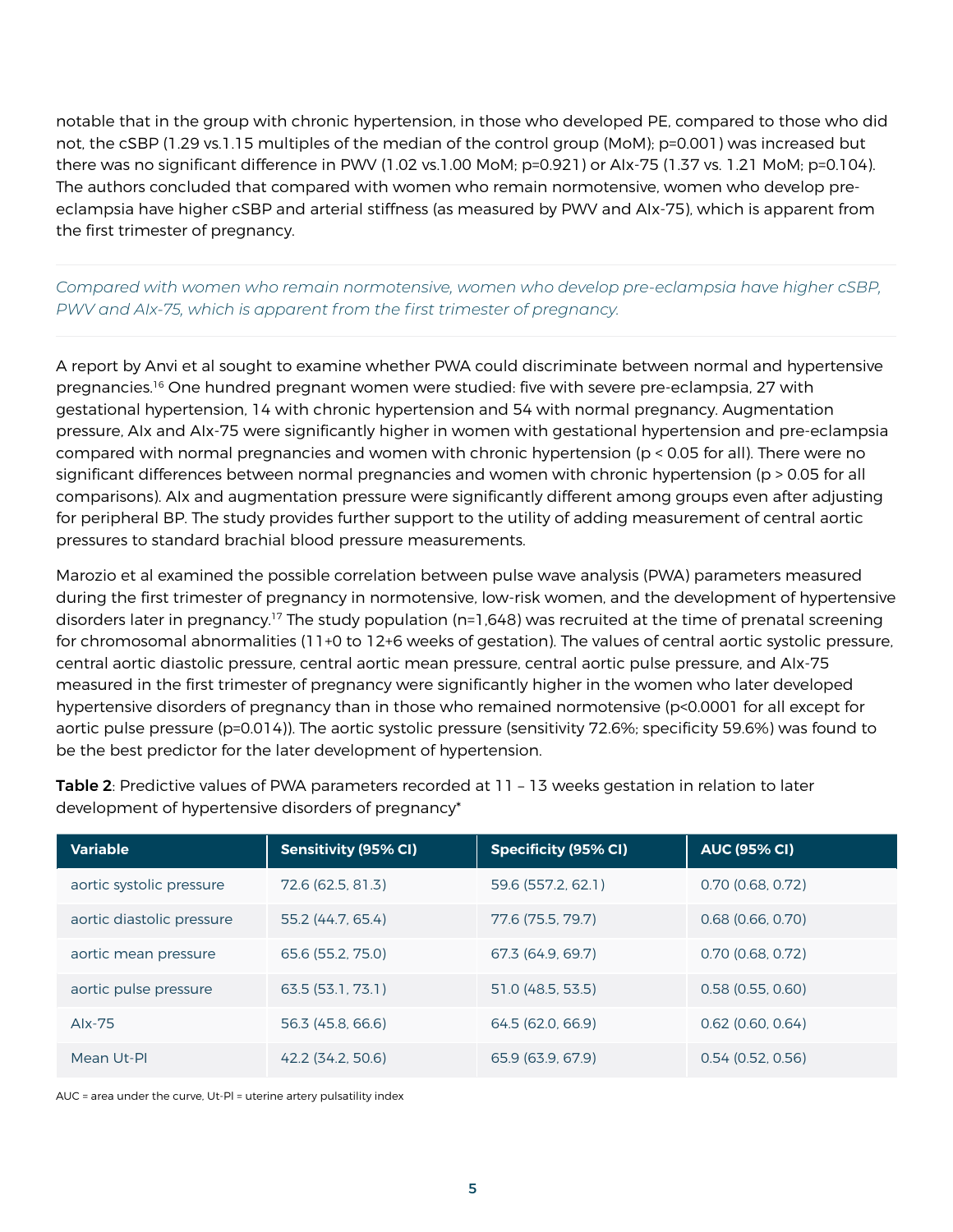\*Adapted from Marozio et al Arterial stiffness in normal pregnancy at11 13 weeks of gestation and risk of late-onset hypertensive disorders of pregnancy. J Hypertension 2019;37:1018-22.

Brachial BP was not predictive of the subsequent development of hypertensive disorders of pregnancy, which is consistent with the view that, while correlated, brachial BP and central aortic BP are not interchangeable. The incidence of preterm hypertensive disorders of pregnancy, particularly of preterm, early-onset preeclampsia, was too low to allow subgroup analysis of the predictive performance of PWA parameters. The authors concluded that in normotensive, low-risk pregnant women, PWA may be useful for the early detection of risk for the development of hypertensive disorders of pregnancy and may allow for targeted surveillance and preventive intervention.

*Aortic systolic pressure was found to be the best predictor for the later development of hypertension. Brachial BP was not predictive of the subsequent development of hypertensive disorders of pregnancy, which is consistent with the view that, while correlated, brachial BP and central aortic BP are not interchangeable.*

A prospective longitudinal study of hemodynamics in 245 women at risk of pre-eclampsia documented that elevation in systolic aortic pressure that are associated with the development of pre-term pre-eclampsia may occur in women who are normotensive early in pregnancy.

Hausvater and colleagues conducted a systematic review and meta-analysis to investigate the association between preeclampsia and arterial stiffness as measured by PWA and pulse wave velocity (PWV).<sup>18</sup> Twentythree relevant studies were included. A significant increase in all arterial stiffness indices combined was observed in women with preeclampsia compared to women with normotensive pregnancies [standardized mean difference 1.62, 95% confidence interval (CI) 0.73-2.50]. Carotid-femoral pulse wave velocity and augmentation index (AIx) were significantly increased, whereas carotid-radial PWV increase did not reach significance. Significant increases in arterial stiffness measurements were noted in women with preeclampsia compared with those with gestational hypertension. The data indicate that arterial stiffness measurements may be useful in predicting preeclampsia and may play a role in the increased risk of future cardiovascular complications seen in women with a history of preeclampsia.

A separate systematic review and meta-analysis of published literature examined whether PWA and PWV measurements during pregnancy differed between healthy patients and patients with placental-mediated diseases including preeclampsia, small for gestational age, fetal death, and placental abruption.19 A total of 2,806 citations and 36 studies were reviewed. Nine studies (n=15,923) were selected for further quantitative assessment. Compared with healthy pregnancy, measures from PWA and PWV that reflected arterial stiffness were consistently increased among pregnant women who subsequently developed preeclampsia during all trimesters. In the first trimester, mean AIx-75 (%) in the preeclampsia group was significantly higher with estimated standardized mean difference (SMD) of 0.90 [95% confidence intervals (95% CI) 0.07-1.73; p=0.034]. In the second trimester, the preeclampsia group had significantly higher PWV (m/s) with estimated SMD of 1.26 (95% CI 0.22-2.30; p=0.018). Concerning the small for gestational age group, mean (SD) AIx (%) was greater during the second trimester only (65.5 (15.6) vs. 57.0 (11.2), p<0.01).

Table 3: Estimated standardized mean difference and corresponding 95% confidence intervals (lower, upper) between the preeclampsia and healthy groups for arterial stiffness measurements (pulse wave velocity, augmentation index, augmentation index 75) at three trimesters.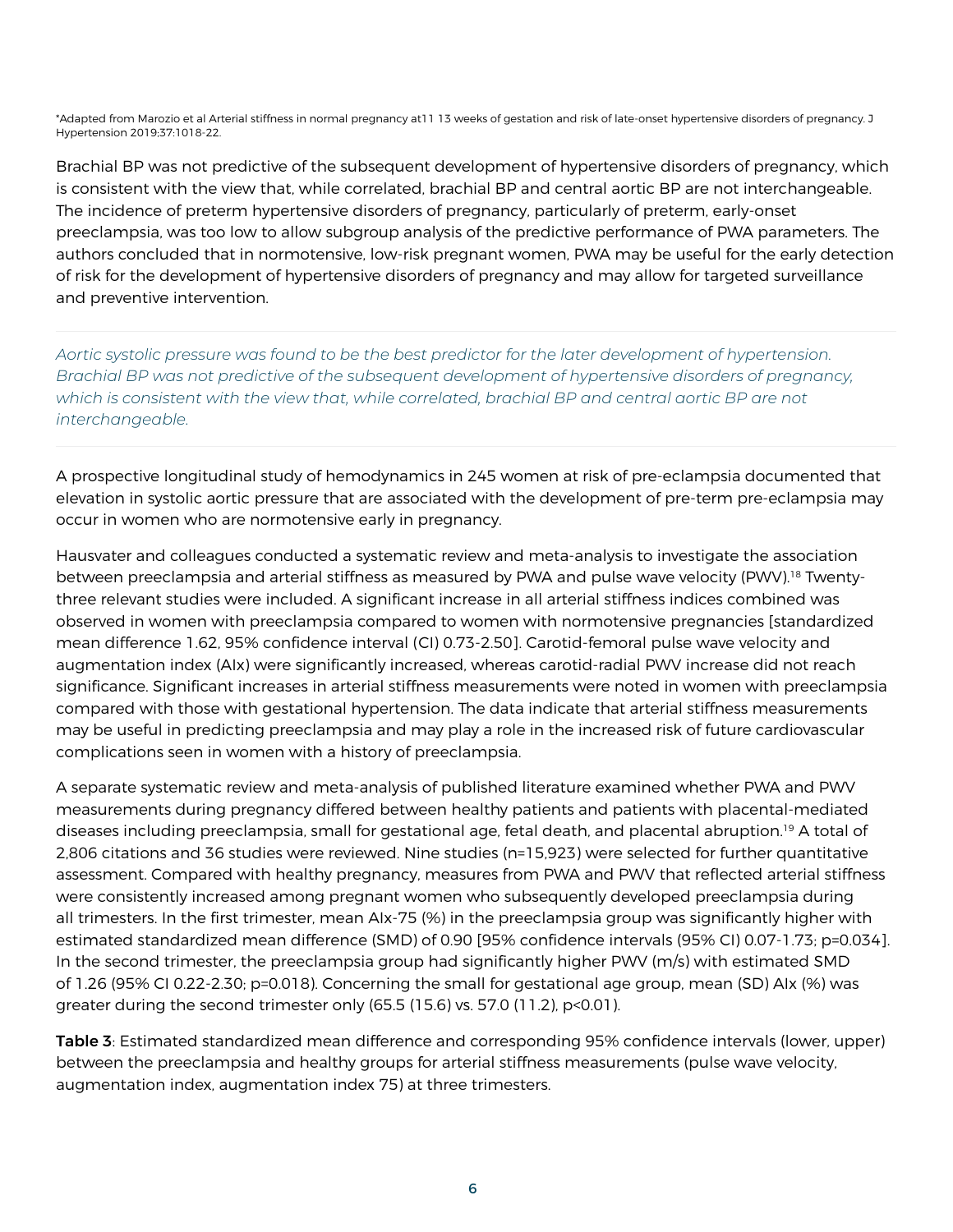| <b>Parameter</b> | <b>First Trimester</b>           | <b>Second Trimester</b>          | <b>Third Trimester</b>           |
|------------------|----------------------------------|----------------------------------|----------------------------------|
| PWV(m/s)         | $0.85$ ( $-1.07, 2.78$ )         | $1.26$ (0.22, 2.30) <sup>1</sup> | $0.49$ (0.20, 0.78) <sup>2</sup> |
| Alx $(% )$       | $0.38$ ( $-0.18$ , $0.93$ )      | $0.19$ ( $-0.06$ , $0.44$ )      | $0.48$ (0.20, 0.77) <sup>3</sup> |
| Alx-75 (%)       | $0.90$ (0.07, 1.73) <sup>4</sup> | $0.05$ ( $-0.46$ , $0.56$ )      | No study                         |

1p=0.018, 2p<0.001, 3p=0.001, 4p=0.034

\*Adapted from Osman et al. Association between arterial stiffness and wave reflection with subsequent development of placental-mediated diseases during pregnancy: Findings of a systematic review and meta-analysis. J Hypertension 2018;36:1005-14.

The analyses indicate that there is significant increase in arterial stiffness as assessed by PWA and PWV among pregnant women who subsequently developed preeclampsia and small for gestational age fetuses and are consistent with considering a role for central aortic pressure evaluation during pregnancy.

## **Incorporating Central Aortic Pressure Assessment into Prenatal Care**

The data from multiple publications indicate that central aortic pulse wave analysis (PWA) can be used to identify pregnant women at risk for preeclampsia. Expert consensus statements have documented and recommended that risk factor identification for gestational hypertension and preeclampsia be part of prenatal care.7 PWA should be included in standard care as increases in AIx-75 and central aortic systolic pressure (cSBP) are risk factors that clearly can be identified in the first trimester. cSBP appears to provide complimentary and additional data to that of brachial systolic BP (i.e., the tests are not redundant). The identification of elevated PWA variables as risk factors for preeclampsia should therefore warrant consideration of enhanced monitoring (e.g., enhanced monitoring – office and home-based) and preventive therapeutic decisions (e.g., prescription of low-dose aspiring).

Hypertension management through the addition of non-invasive measurements of central aortic pressures has the potential to improve care through: (a) refining requirements for BP monitoring, (b) decreasing overtreatment, (c) early identification for earlier or more aggressive treatment, and (d) decreasing the overall cost of care (e.g., use of tools such as ambulatory blood pressure monitoring (ABPM), drug costs).

Identifying the requirements and amount of medication is critical to controlling gestational hypertension.

The following table provides examples where central aortic blood pressure monitoring may positively impact the treatment of gestational hypertension:

Table 4: Examples of clinical utility of measuring both brachial and central aortic blood pressure.

| <b>CLINICAL USE</b>                                                                                             | <b>BRACHIAL BP</b>                                                             | <b>CENTRAL BP</b>                  |
|-----------------------------------------------------------------------------------------------------------------|--------------------------------------------------------------------------------|------------------------------------|
| Confirming hypertension (drug<br>prescription is optimized)                                                     | <b>Flevated</b>                                                                | Flevated                           |
| Suspicion of white coat hypertension                                                                            | <b>Flevated</b>                                                                | Normal or Low                      |
| Avoidance of increased drug<br>prescription                                                                     | Borderline high                                                                | Normal or Low                      |
| Consideration of reducing drug<br>prescription (patients receiving at least<br>one anti-hypertensive medication | Normal (particularly when there<br>is suspected medication adverse<br>effects) | Low (or extended period of normal) |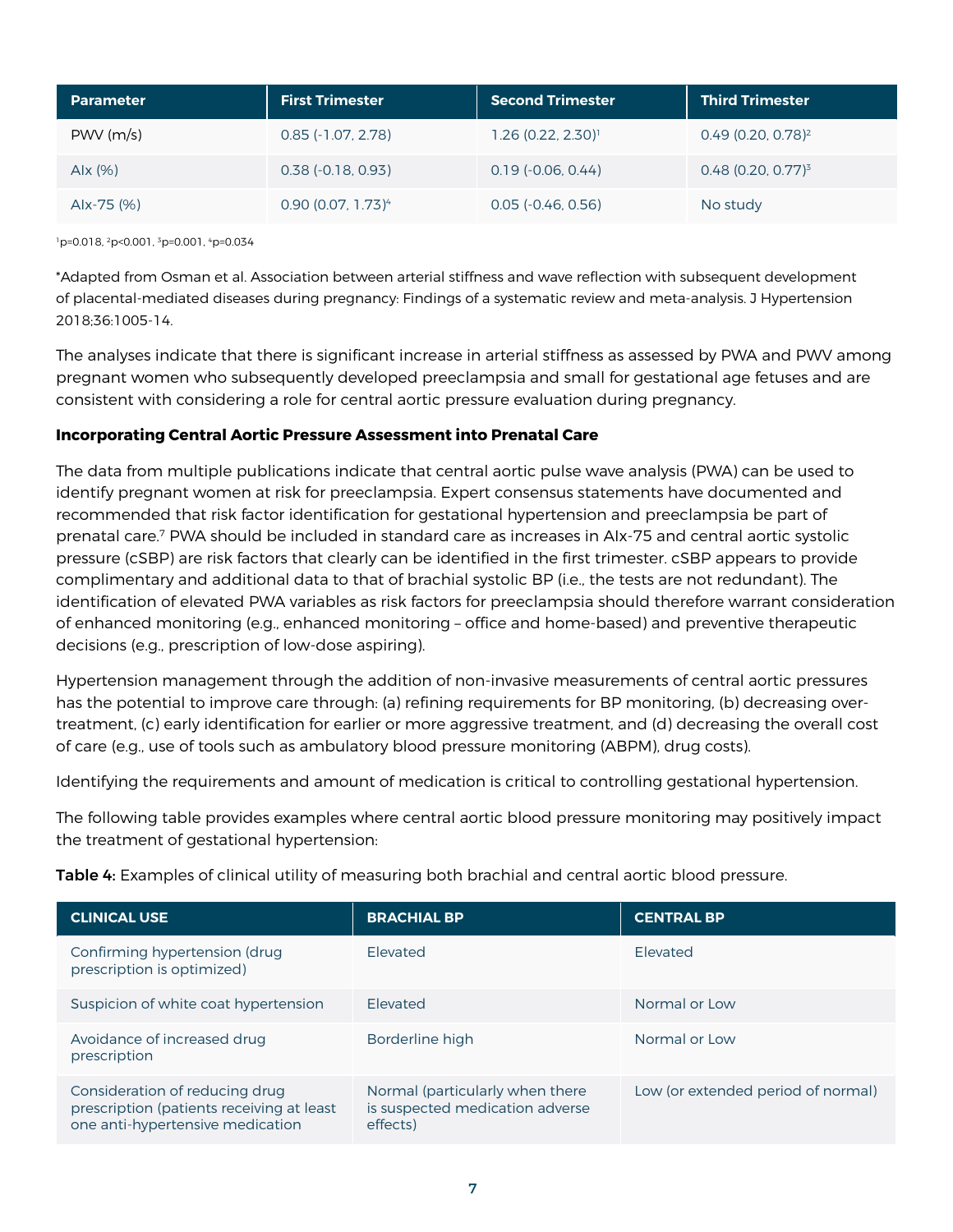The publications and data described in the previous sections indicate that the adjunctive measurement of central pressures provides clinically important patient care information. The provision of both peripheral and central pressures can occur during the same office visit, is available within a dual arterial pressure monitoring device (SphygmoCor XCEL), is clinically appropriate, and a cost-effective approach to identifying risk for preeclampsia and managing gestational hypertension.

#### **Summary and Conclusions**

The following is a summary of the key discussion points:

Hypertensive disorders of pregnancy occur in 1 in every 12 to 17 pregnancies. Approximately 25% of cases of gestational hypertension progress to preeclampsia. Proactive identification of populations at risk of preeclampsia is a necessary part of pregnancy management.

Elevated central aortic pressure predicts preeclampsia. The risk of preeclampsia with elevated central aortic pressure appears to be more sensitive than with brachial pressure. Brachial and central aortic pressures provide complimentary information for risk prediction and management decisions.

#### **REFERENCES**

- 1. Bateman BT, Shaw KM, Kuklina EV, Callaghan WM, Seely EW, Hernandez-Diaz S. Hypertension in women of reproductive age in the United States: NHANES 1999-2008. PLoS ONE. 2012;7(4):e36171.
- 2. American College of Obstetricians and Gynecologists, Task Force on Hypertension in Pregnancy. Hypertension in pregnancy. Report of the American College of Obstetricians and Gynecologists' Task Force on Hypertension in Pregnancy. Obstet Gynecol. 2013;122(5):1122–31.
- 3. S. Preventive Services Task Force. Screening for preeclampsia: U.S. Preventive Services Task Force recommendation statement. JAMA. 2017;317:1661–67.
- 4. Rana S, Lemoine E, Granger JP, Karumanchi SA. Preeclampsia: pathophysiology, challenges, and perspectives. Circ Research 2019;124:1094-1112.
- 5. Brown MA, Magee LA, Kenny LC, Karumanchi A, McCarthy FP, et al. Hypertensive disorders of pregnancy. Classification, diagnosis, and management recommendations for international practice. Hypertension 2018;72:24-43.
- 6. American College and Obstetricians and Gynecologists. Low dose aspirin use during pregnancy. https://www.acog.org/clinical/clinical-guidance/ committee-opinion/articles/2018/07/low-dose-aspirin-use-during-pregnancy. Accessed June 7, 2021.
- 7. National Institute for Health and Care Excellence. Hypertension in pregnancy: diagnosis and management. https://www.nice.org.uk/guidance/ ng133/chapter/recommendations#:~:text=2%20Advise%20pregnant%20women%20at,disease%20during%20a%20previous%20pregnancy. Accessed June 7, 2021.
- 8. Committee on Practice Bulletins. The American College of Obstetricians and Gynecologists. Gestational hypertension and preeclampsia. Obstetrics and Gynecology 2020;135:e237-260.
- 9. Pauca A, O'Rourke MF, Kon N. Prospective evaluation of a method for estimating ascending aortic pressure from the radial artery pressure waveform. Hypertension. 2001;38:932-937
- 10. McEniery CM, Yasmin, McDonnell B, Munnery M, Wallace S, Rowe C, Cockcroft JR, Wilkinson IB, on Behalf of the Anglo-Cardiff Collaborative Trial Investigators. Central pressure: variability and impact of cardiovascular risk factors. The Anglo-Cardiff Collaborative Trial II. Hypertension. 2008;51:1476-1482.
- 11. McEniery CM, Cockcroft JR, Roman MJ, Franklin SS, Wilkinson IB. Central blood pressure: current evidence and clinical importance. European Heart Journal (2014) 35, 1719–1725
- 12. Khalil AA, Cooper DJ, Harrington KF. Pulse wave analysis: a preliminary study of a novel technique for the prediction of preeclampsia. BJOG 2009; 116:268–276.
- 13. Khalil A, Jauniaux E, Harrington KF. Antihypertensive therapy and central hemodynamics in women with hypertensive disorders in pregnancy. Obstetrics and Gynecology 2009;113:646-54.
- 14. Khalil A, Cowans NJ, Spencer K, Goichman S, Meiri H, Harrington K. First-trimester markers for the prediction of preeclampsia in women with a-priori high risk. Ultrasound Obstet Gynecol 2010; 35:671–679.
- 15. Khalil A, Akolekar R, Syngelaki A, Elkhouli M, Nicolaides KH. Maternal hemodynamics in normal pregnancies at 11-13 weeks' gestation. Fetal Diagn Ther 2012; 32:179–185.